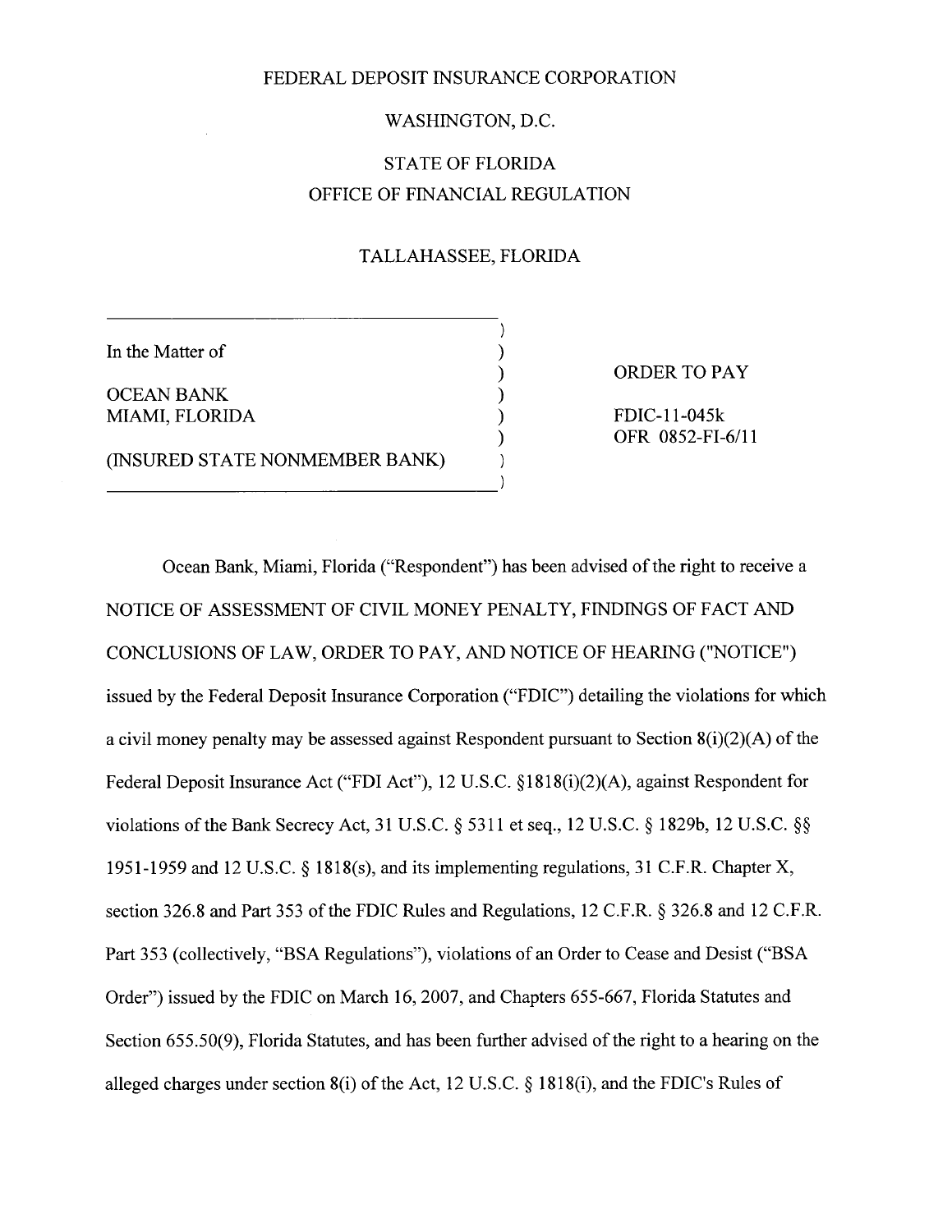Practice and Procedure, 12 C.F.R. Part 308.

Having waived those rights, the Respondent entered into a STIPULATION AND CONSENT TO THE ISSUANCE OF AN ORDER TO PAY ("CONSENT AGREEMENT") with a representative of the Legal Division of the FDIC, and the Florida Office of Financial Regulation ("OFR"), whereby the Respondent, solely for the purpose of this proceeding and without admitting or denying any violations of law, regulations, and/or order for which civil money penalties may be assessed, consented to the issuance of an ORDER TO PAY ("ORDER") by the FDIC on August 10, 2011, whereby Respondent consented and agreed to pay a civil money penalty ("CMP") in the sum of \$10,900,000.

1. The FDIC and the OFR considered the matter and determined that they have reason to believe that the Bank committed violations of law, regulation, and/or order including, but not limited to violations of the BSA Regulations, violations of the BSA Order, and Chapter *655-667,* Florida Statutes and Section *655.50(9),* Florida Statutes.

2. This CMP is assessed in connection with the filing of a criminal Information and a Deferred Prosecution Agreement by the United States Attorney's Office, Southern District of Florida and the payment of an asset forfeiture to the United States of \$10,988,136. The \$10,900,000 CMP shall be deemed as satisfied by the payment of the \$10,988,136 asset forfeiture to the United States.

After taking into account the CONSENT AGREEMENT, the appropriateness of the penalty with respect to the financial resources and good faith of Respondent, the gravity of the conduct by Respondent, the history of previous conduct by Respondent, and such other matters as justice may require, the FDIC and the OFR accept the CONSENT AGREEMENT and issue the following:

2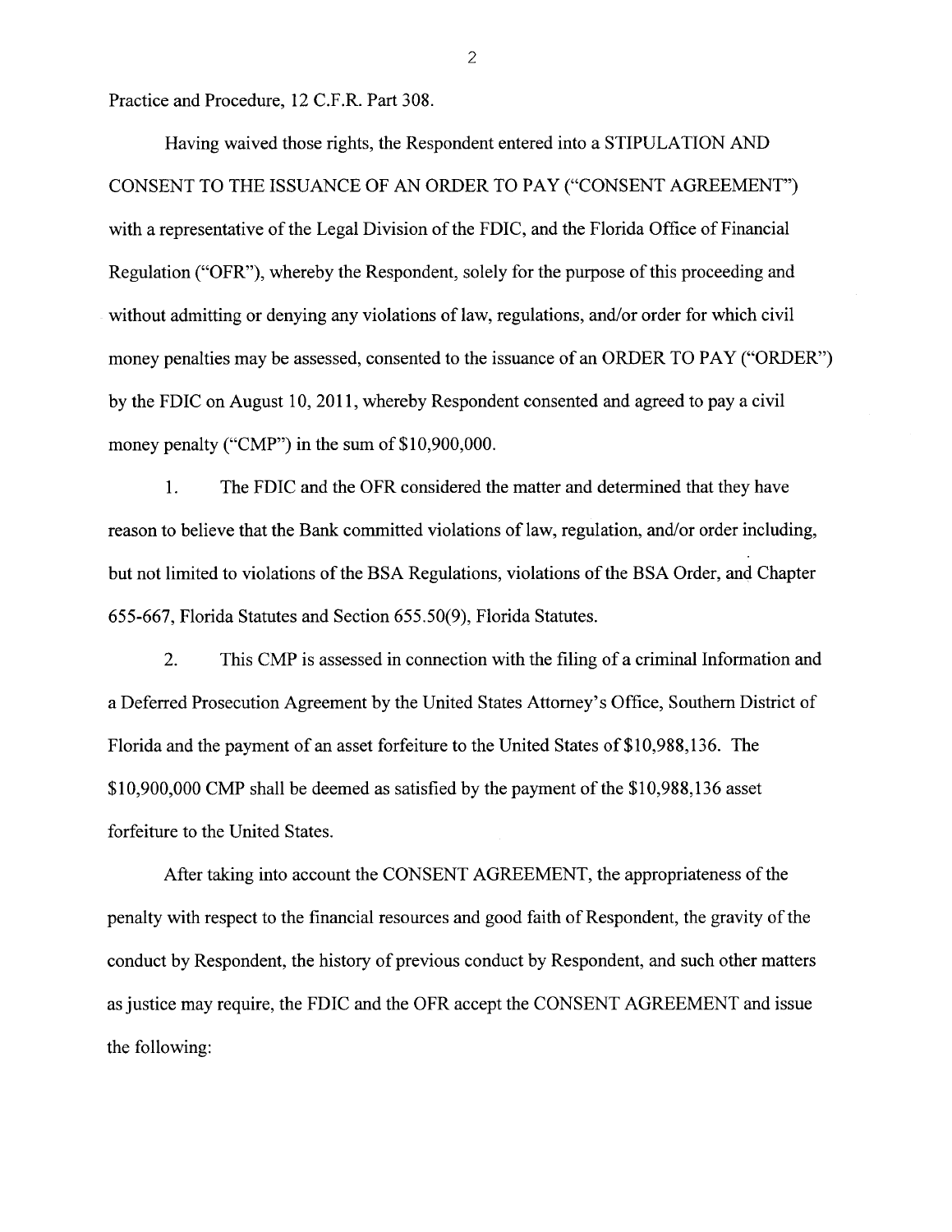#### ORDER TO PAY

IT IS HEREBY ORDERED, that a penalty in the amount of \$10,900,000 be, and hereby is, assessed by reason of the violations of law, regulations, and/or order set forth above. The assessment shall be concurrent with the assessment of a civil money penalty in the amount of \$10,900,000 by the Financial Crimes Enforcement Network, United States Department of the Treasury, and the OFR, and shall be satisfied by the payment of \$10,988,136 asset forfeiture to the United States.

The provisions of this ORDER shall be binding upon the Bank, its institution-affiliated parties, and any successors and assigns thereof

The provisions of this ORDER shall remain effective and enforceable except to the extent that, and until such time as, any provisions of this ORDER shall have been modified, terminated, suspended, or set aside in writing by the FDIC.

This ORDER shall be effective upon issuance.

Pursuant to delegated authority.

Dated at Washington, D.C., this 22<sup>th</sup> day of *Clugust*  $\sqrt{2011}$ .

Seréna L. Owens Associate Director Division of Risk Management Supervision